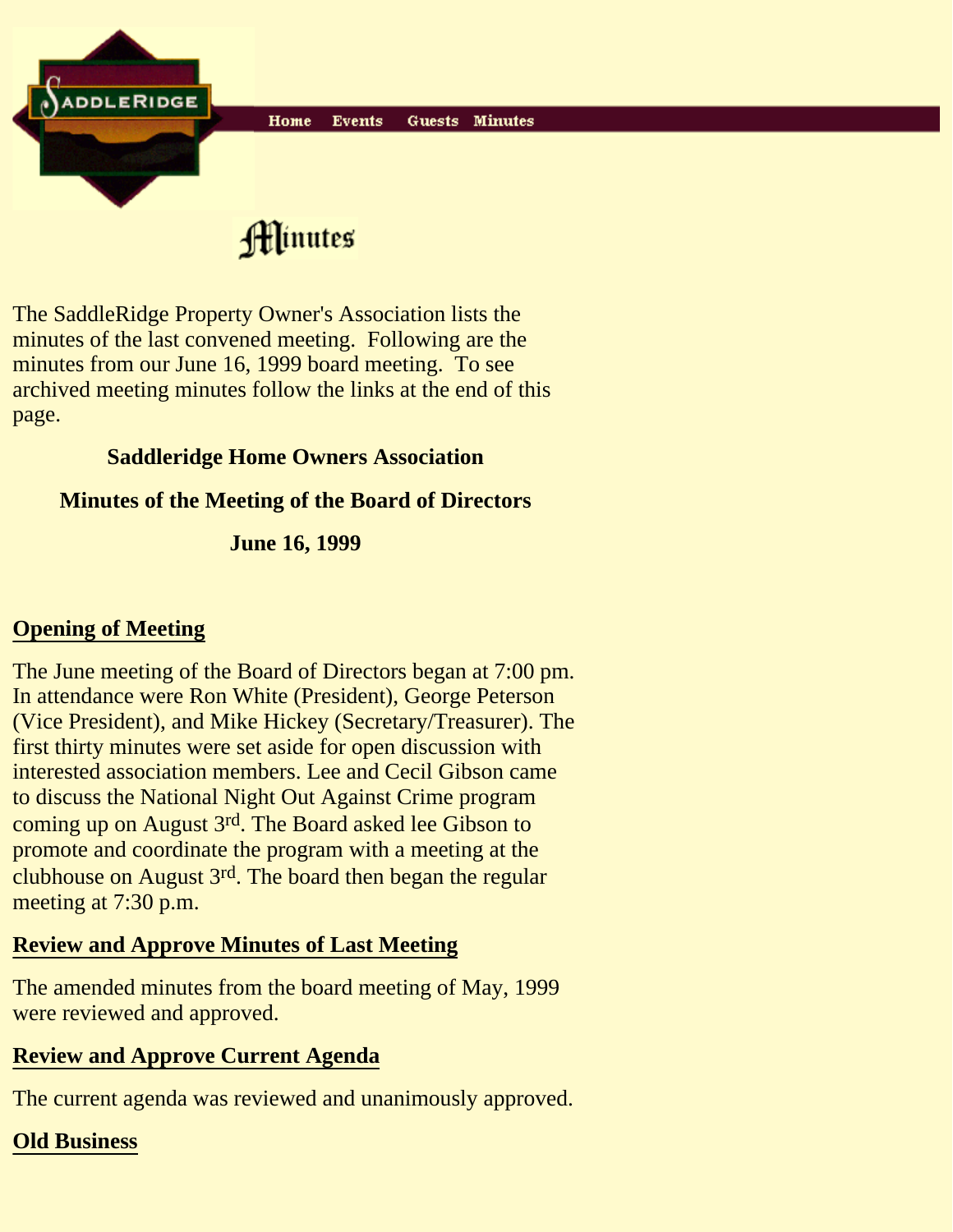1. **Review status of legal issues** - Several legal issues were discussed and are under study, including the possibility of lowering the association's property tax on the clubhouse and grounds by deed restricting it to park uses rather than residential as it now is.

### 2. **Review assigned responsibilities:**

**Streets –** Mowing of grass along RR 12 and . Saddleridge roads was discussed. Ron White will check with the county regarding their available services.

### B. **Clubhouse –**

- 1. Floor Ron will discuss condition with flooring company**.**
- **Clubhouse inventory** Mike will update 2. and send to Bob Andrews**.**
- 3. **Kitchen door lock Ron will install new** single-sided lock.
- **Outdoor lighting and electrical outlets** 4. **–** Ron will check with Bob Andrews regarding his progress with Olsen Electric.
- 5. The Board agreed to explore the possibility of posting the Clubhouse schedule on the web page.
- The Board discussed the possibility of 6. using gravel to fill in a settled area around the septic tank.
- . **Grounds** No report.
- B. **Architectural Committee** No report**.**
- **Homepage** To save space on the Homepage, the C. Board agreed to archive the minutes after three months. Older minutes will be available upon request from the Board members. Ron will ask Kent to post the pictures from the picnic and clean-up.
- 1. Franchise Tax and Nonprofit status Pending at CPA's office.